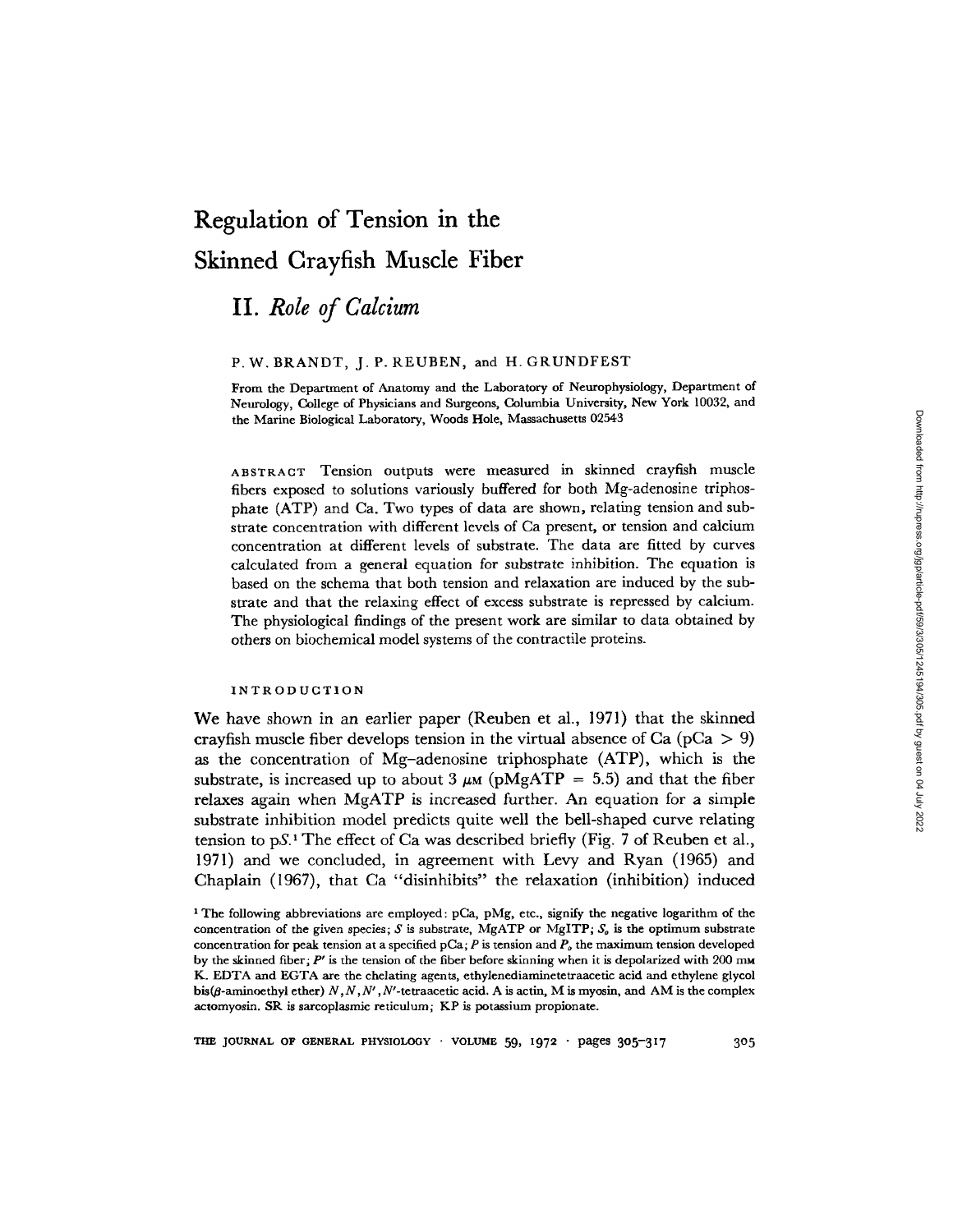by excess substrate. The data on the effect of Ca are developed **in** this paper **in two ways by studying:** (a) **the effect** of Ca on **the relation tension** vs. pS, and  $(b)$  the relation for tension vs. pCa at different values of pS. These data are described by curves calculated from an equation **that represents the** general case of substrate inhibition with Ca present in specified concentrations.

#### METHODS

The skined fiber was prepared, mounted in a flow chamber, and the tensions were recorded as described by Reuben et al. (1971). As in that work the fibers were skinned over 90 % of their length. The fibers were about 5 mm long and, when depolarized by 200 mM K propionate (KP) before skinning, they produced tensions in excess of I g. The diameters and sarcomere lengths varied considerably. In one series of 24 fibers the diameters ranged between 138 and 360  $\mu$  (252  $\pm$  65  $\mu$  sp) and the sarcomere lengths in the skinned preparation ranged between 6.9 and 11.3  $\mu$  (8.4  $\pm$  1  $\mu$ ). The mean value of the sarcomere length is also that for maximum tension in crayfish muscle fibers (April, 1969).

The skinned fibers were exposed, at a constant temperature, to a series of solutions, of fixed pCa but of sequentially decreasing pS, which were recirculated continuously past the fiber. The solutions were made up to buffer simultaneously the pMg, pCa, and pS. Usually the substrate  $(S)$  was MgATP but Mg-inosine triphosphate (ITP) was used in some experiments. The methods and assumptions used to devise these solutions are given in the Appendix, and here we shall only describe the characteristics of the final solutions. Al! of the solutions contained 5 mm tris(hydroxymethyl) amino methane (Tris) maleate as a buffer and were titrated just before use to pH 7.0  $\pm$  0.01. They usually contained 3 mm free ethylenediaminetetraacetate (EDTA) or ethylene glycol bis( $\beta$ -aminoethyl ether) $N, N, N'$ '-tetraacetic acid (EGTA) total and 5 mM ATP, part of which was complexed with Mg. Any deviations from this pattern are given in the text. All the solutions were kept at an ionic strength of 0.25 by removal of KP to compensate for the concentrations of CaEDTA (or CaEGTA) and MgEDTA added to achieve the desired pCa and pS.

Besides the differences in the solutions, the only new methodological factor in the present work was the introduction of stricter temperature regulation. Just before the bathing solution entered the chamber it was passed through a heat exchanger maintained at the desired temperature, circulated past the fiber at a rate of several milliliters per second, and returned to the heat exchanger for recirculation. In most of the experiments cited the temperature was 20°C. Some experiments done at a lower temperature (11°C) will be described only briefly at this time.

#### RESULTS

**Addition** of Ca to **solutions that contain MgATP modifies the bell-shaped relation between MgATP and tension of the skinned crayfish muscle fibers with** pCa > 9 **that was described by Reuben et** al. (1971). The **results of** three experiments on a single fiber are shown in Fig. 1. At  $pCa = 8$  the curve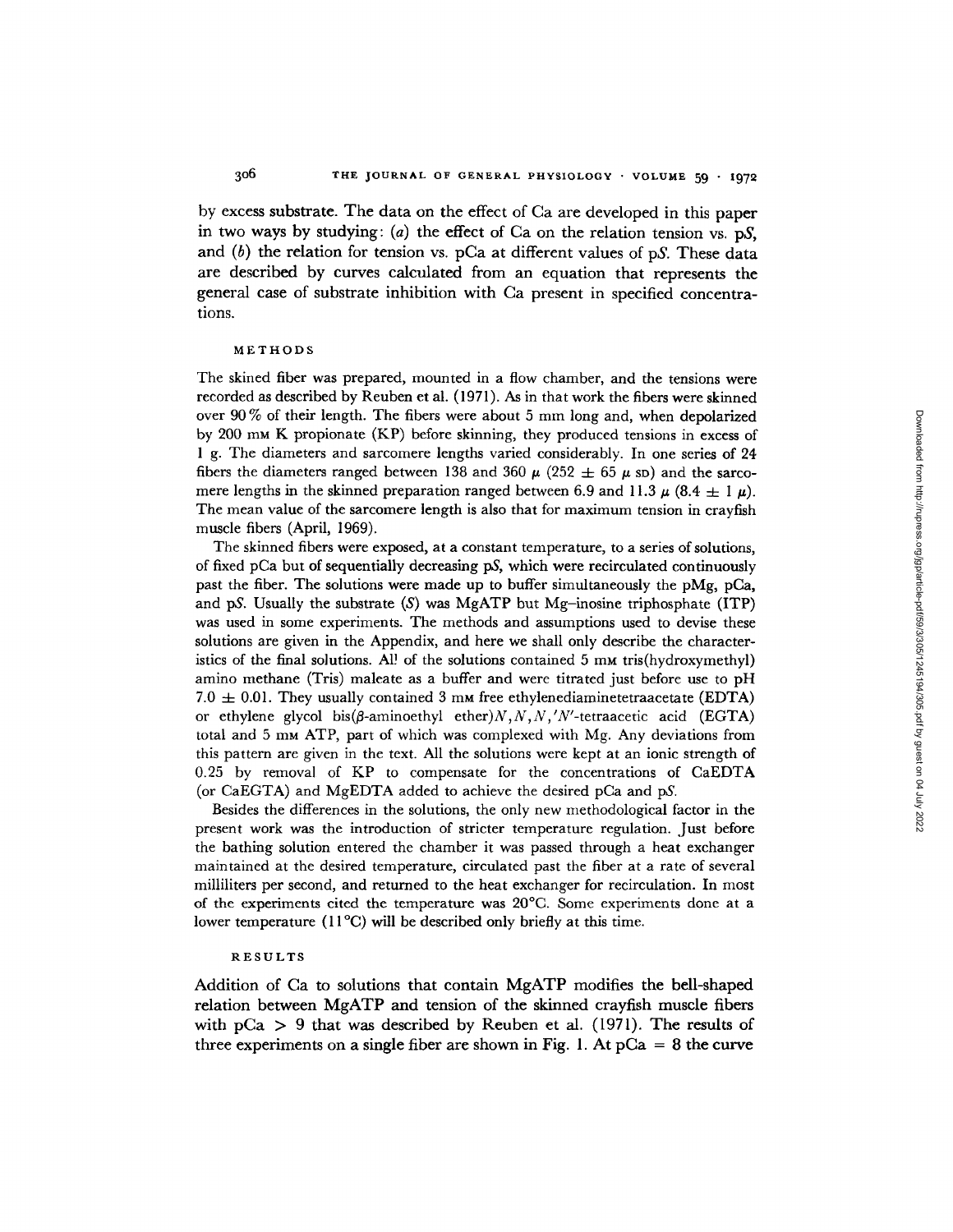is similar in shape, position, and relative tension output to the data previously obtained at  $pCa > 9$ . However, when  $pCa$  is reduced further the curves are different. The slope of the rising phase is the same, but relaxation occurs at lower values of pS. Thus the peak tensions are larger and the optimal substrate concentrations  $(pS<sub>o</sub>)$  are shifted to the right on the pS axis.

Similar data were obtained in all of the experiments and they are summarized in Table I. Part A shows the mean peak tensions  $(P/P')$  relative to the tension  $(P')$  evoked by 200 mm KP in the same fiber before skinning. At pCa > 8 the ratio was  $28.2 \pm 8.3\%$  (number of experiments,  $N = 29$ ). It rose to 42  $\pm$  9.2% *(N = 28)* with pCa in the range 7-6 and to 59  $\pm$  5%  $(N = 7)$  with pCa  $< 6$ . The latter value is the maximum tension of the skinned fiber and is twice the value obtained in the virtual absence of Ca



**FIGURE** 1. Tension as a function of pS in one fiber at three levels of pCa (8, 7, and 6.5, respectively). The tensions are normalized with respect to the peak tension at pCa = 6.5. The solutions were buffered with EDTA. Temperature 20°C.

(Reuben et al., 1971). Table I B list the mean values for the optimal substrate concentrations ( $pS_0$ ) for three different values of  $pCa: 8, 7,$  and 6.5, respectively, at 20°C.

The possibility that the buffering of Ca might be inadequate in the core of the fiber, because of the uptake of Ca by the sarcoplasmic reticulum (SR), was tested by including  $10 \text{ mm}$  caffeine in the solutions. This concentration is sufficient to depress uptake of Ca by SR (Weber and Herz, 1968). The presence of caffeine did not affect the experimental curves. This finding also rules out the possibility that caffeine might act in vivo by affecting in some way the association of the substrate and/or Ca with the contractile proteins.

Most of the data of the present work were obtained in solutions containing 5 mM total ATP. However, similar experiments were also done with a wide range of concentrations of ATP. No significant shifts in  $pS<sub>a</sub>$  were observed until the ATP level was reduced below 1 mm with pCa  $\lt$  6.5 and below 0.2 mm with pCa  $\leq$  8. At levels of ATP below these limits the curves failed to be bell shaped and the apparent optima were shifted to the right on the pS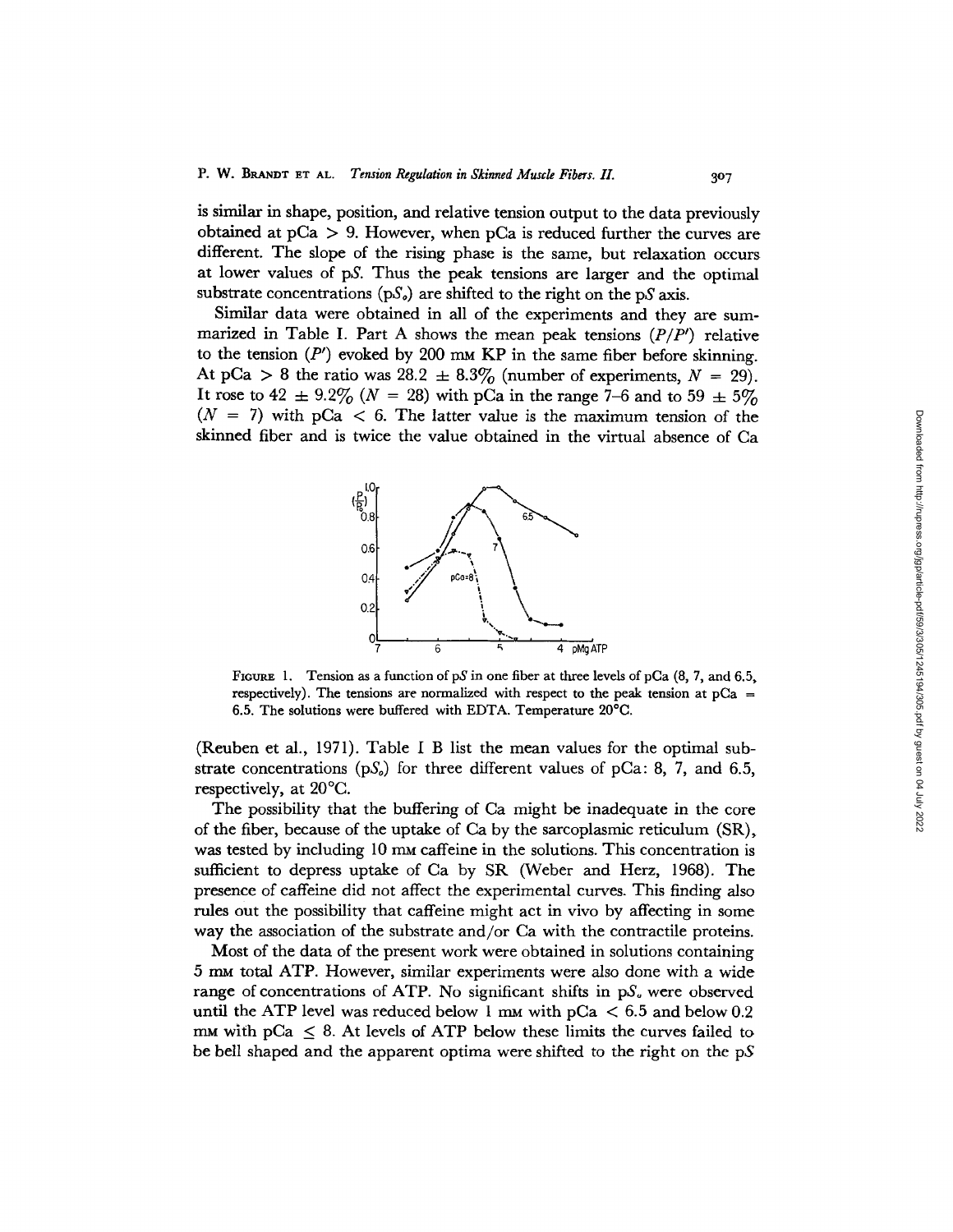|  |  | -- | ۰ | ., |  |
|--|--|----|---|----|--|
|--|--|----|---|----|--|

A. Maximum tensions in different pCa

| pCa     | mean $(\%)$ | $\pm$ SD | Number |
|---------|-------------|----------|--------|
| >8      | 28.2        | 8.3      | 29     |
| $6 - 7$ | 42          | 9.2      | 28     |
| $6$     | 59          | 5.0      | 7      |

B. Optimum substrate concentrations in different pCa

|                   | pCa | $pS_0$ mean | $\pm$ SD | Number |
|-------------------|-----|-------------|----------|--------|
| At $20^{\circ}$ C | 8   | 5.7         | 0.18     | 12     |
|                   |     | 5.3         | 0.17     |        |
|                   | 6.5 | 4.88        | 0.12     | 9      |
| At $11^{\circ}$ C | 6.5 | 5.75        |          | 3      |
|                   |     |             |          |        |

 $P' =$  tension of fiber with membrane intact on exposure to 200 mm K propionate.

 $P =$  maximal tension of skinned fiber at designated pCa.

 $P_o$  = tension when pCa < 6 and pS < 3.

**pS** = substrate concentration for maximal tension in designated pCa.



**FIGURE** 2. Tension as a function of pCa in one fiber at three levels of MgATP: 0.74, 0.98, and 4.4 mm, respectively. Solutions contained 3.5 mm EGTA (total).

FIGURE 3. Composite curve of data on tension vs. pCa obtained in the presence of 3.3 mm EGTA (total) and 1 mm MgATP. Tensions were normalized as described in the text. Table II lists the averaged numerical data.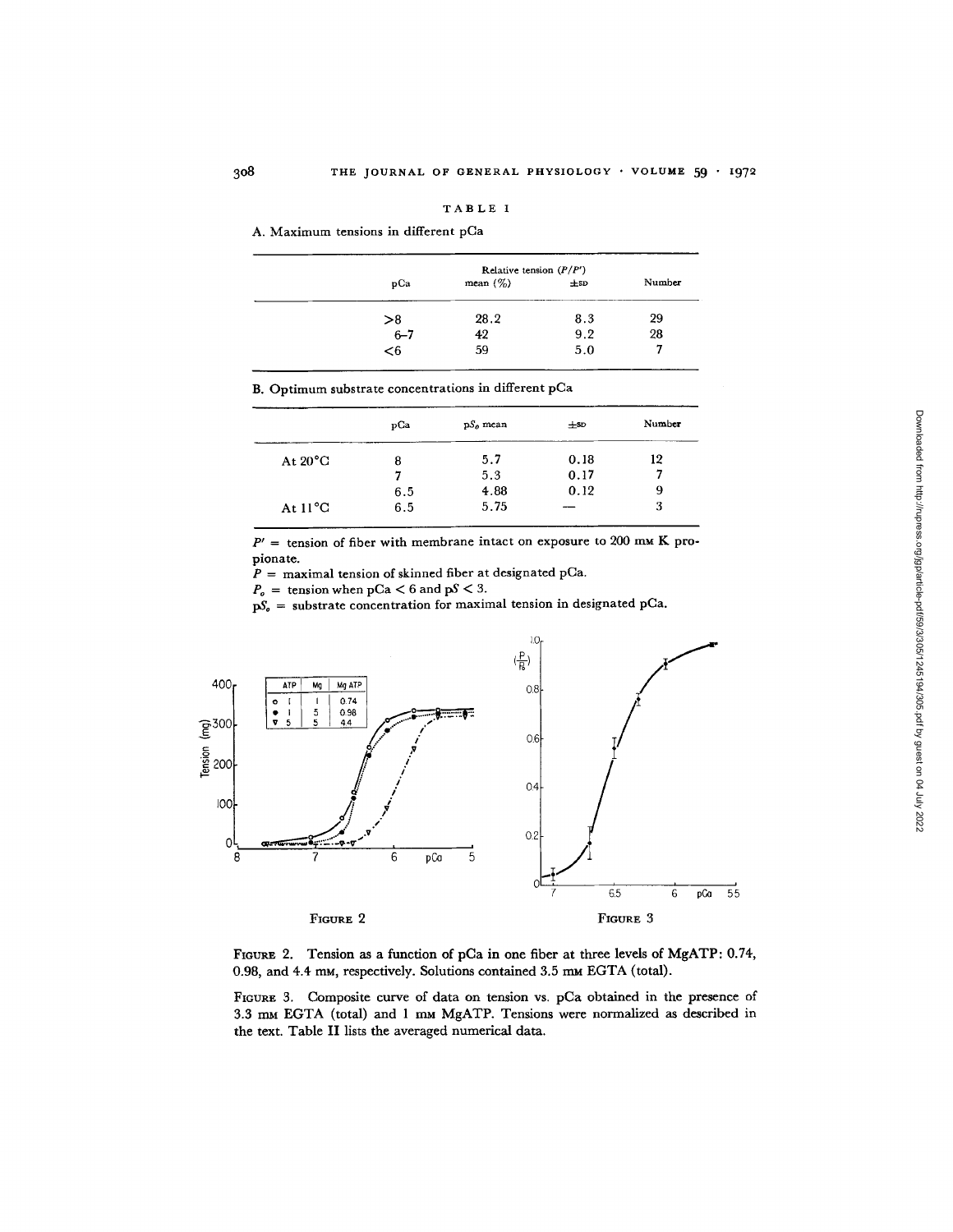axis. This suggests that hydrolysis of the low concentrations of ATP reduces the pS of the solutions within the fiber from their calculated values. When the ATP in the solution is larger than the specified limits the supply of MgATP is buffered by the excess of ATP.

Complementary data relating the tension as a function of pCa for fibers initially relaxed in the presence of MgATP are shown in Fig. 2 which represents three experiments done on one fiber. The solutions contained 3.5 mm EGTA but Mg and ATP were present in different proportions. The calculated concentrations of MgATP were 0.74, 0.98, and 4.4 mm, respectively. An increase in MgATP shifted the tension vs. pCa curves to the right on the pCa axis, but the curves are essentially similar, sigmoid in form, with their rising phase extending over about one pCa unit. The maximum tensions ranged between 320 and 340 mg, and at  $pCa < 5.5$  were essentially independent of the concentration of substrate.

Similar data were obtained in other experiments of this type and Fig. 3 shows the measurements collected in the presence of 3.3 mm EGTA and 1 mM Mg and ATP, respectively. The tensions were normalized with respect to those obtained at the lowest value of pCa ( $\leq$  5.3). As seen in Fig. 2, the maximum tension  $(P_0)$  that the skinned fibers can produce develops at pCa < 5.5. The numerical values are shown in Table II.

The data of Figs. 1-3 and Tables I and II provide a test of the hypothesis that both tension and relaxation are effected by MgATP as the substrate which induces substrate inhibition of the actomyosin (AM)-ATPase according to the schema proposed by Reuben et al. (1971). For the purpose of the present treatment the schema is now generalized to include the effects of Ca as follows

(Contraction) (Relaxation)  
\nAM + 2S 
$$
\rightleftarrows
$$
 AM-S + S  $\rightleftarrows$  AM-S<sub>2</sub>  
\n+ 2Ca  
\nK<sub>3</sub>  $\uparrow \downarrow$   
\nAM-Ca<sub>2</sub> + S  $\rightleftarrows$  (AM-S)-Ca<sub>2</sub>.

The equilibrium equation for this schema is:

$$
P = \frac{P_o}{1 + \frac{K_1}{S} + \frac{S}{K_2(1 + \text{Ca}^2/K_3)}}\tag{1}
$$

where it is assumed that

 $K_1 \leq K_4$ , where  $K_1$ - $K_4$  are dissociation constants,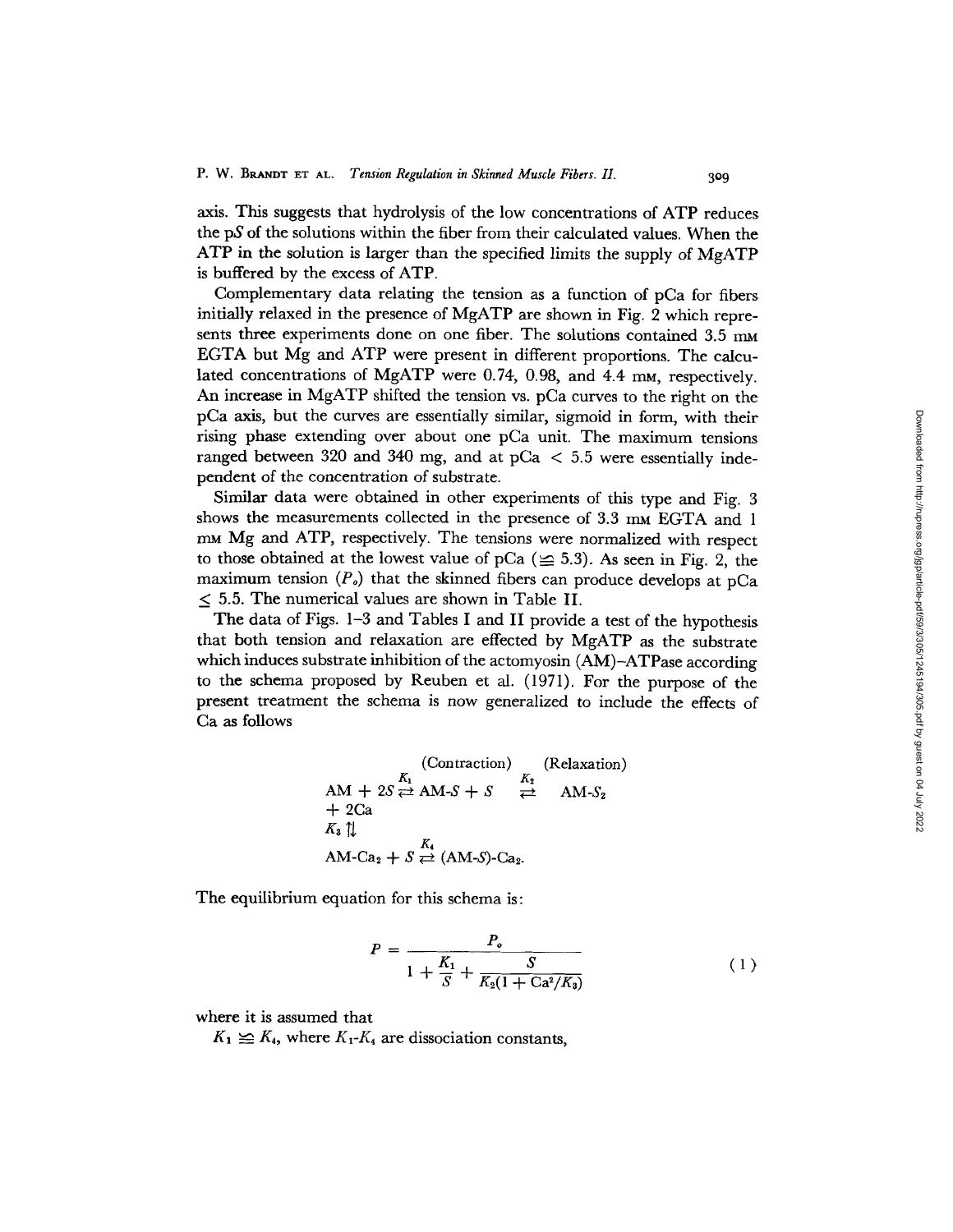*P* is the tension, proportional to AM-S + (AM-S)  $Ca_2$ , and  $P_o$  is the maximum tension of the skinned fiber and is proportional to the sum of all forms of AM present. In resting muscle AM is mostly dissociated. However, AM-S <sup>2</sup> is probably a precursor of this dissociation process.

Differentiating equation 1 with respect to substrate and setting  $dP/dS = 0$ yields the relation between optimal substrate concentration  $(S_n)$  for any given pCa, as well as the three dissociation constants  $(K_1 - K_3)$ . Then,

$$
S^2_{o} = K_1 K_2 (1 + Ca^2/K_3)
$$
 (2)

or, in a form suitable for linear regression analysis,

$$
\text{Ca}^2 = \frac{S_o^2 K_3}{K_1 K_2} - K_3 \,. \tag{3}
$$

The schema and equation are written assuming that two Ca ions participate in lifting the substrate inhibition. Two types of data appear to indicate this requirement. In the first type the mean  $S<sub>o</sub>$  values (Table I B) at each pCa were tested in a linear regression program against the Ca concentration, raised to the first power, squared, or cubed, respectively. The

TABLE II DEPENDENCE OF TENSION ON pCa (DATA OF FIG. 3)

| pCa  | P/P <sub>o</sub> | SE.    | N  |
|------|------------------|--------|----|
| 7.0  | 0.046            | ±0.024 | 21 |
| 6.7  | 0.176            | 0.06   | 21 |
| 6.5  | 0.56             | 0.04   | 25 |
| 6.3  | 0.76             | 0.03   | 26 |
| 6.08 | 0.91             | 0.02   | 24 |
| 5.7  | 0.99             | 0.003  | 39 |

regression coefficients were 0.985 for the first, 0.9996 for the second, and 0.996 for the third power, respectively, and the second power was adopted. The regression analysis also provided estimates for the dissociation constants  $K_1 - K_3$ . The value  $K_1 \cdot K_2$  was identical with that obtained in the earlier work (Reuben et al., 1970), when the best fit for the bell-shaped curve with  $pCa > 9$  was obtained with  $K_1 = 1.5 \mu M$  and  $K_2 = 4 \mu M$ . Hence,  $K_3$  was evaluated as  $0.0036 \mu\text{m}^2$ . It can be converted to a binding constant for Ca in the first power by taking the reciprocal of the square root. The value so obtained  $(1.5 \times 10^{7} \text{ m}^{-1})$  is identical with the binding constant obtained for the "higher" affinity site by Weber (1970). The binding constant can also be obtained directly by regressing to the data of Table I B without squaring the Ca term. This yields a value of  $2-4 \times 10^{7}$  M<sup>-1</sup>.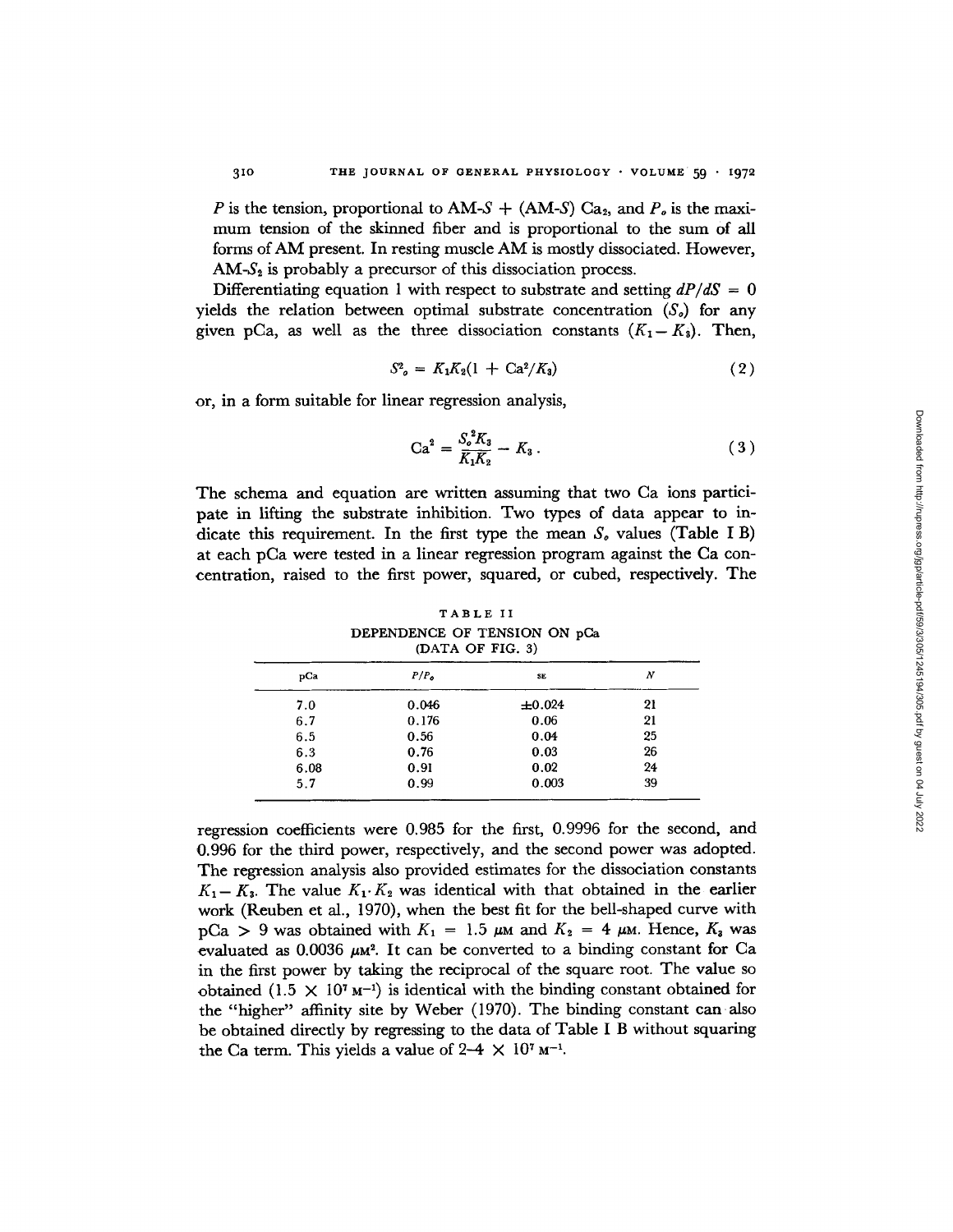The second type of evidence is the fit of the relation shown in Figs. 2 and 3 by curves calculated from equation 1. Such curves were calculated on the basis of the first and second power of Ca in the equation. With Ca set at the first power the sigmoid curve extended over at least two pCa units. Entering Ca as the square in equation 1 gave curves very similar to those of Figs. 2 and 3, extending over about one pCa unit. The curves of Fig. 4 were calculated in this manner for five different concentrations of the substrate. They predict very well the data of Fig. 1 and of the measurements recorded in Fig. 7 of the previous paper (Reuben et al., 1971). The tension calculated for  $pS = 6$  (Fig. 4) is somewhat less than the peak tension at the optimum ( $pS = 5.5$ ). This remains essentially unchanged as  $pCa$  is varied over a wide range, in keeping with the experimental finding that at low substrate concentrations the tension on the rising phase is not altered by increasing Ca. Increasing substrate to  $pS = 5$  reduces the calculated initial tension, indicating that the latter is below its peak value and is on the falling phase of the



FIGURE 4. Curves relating normalized tension  $(P/P<sub>o</sub>)$  and pCa for five levels of pS calculated from equation 1 of the text.  $K_1 - K_3$  were obtained from data with EDTAbuffered solutions.

tension vs. pS curve with  $pCa > 8$ . The calculated tension now increases along a sigmoid curve as Ca is increased. With further increase of the substrate concentration by decade steps the calculated tension is zero at  $pCa > 8$ but increases to a maximum value as pCa is reduced. The sigmoid curves are displaced to the right on the pCa axis as pS is reduced.

Equation 1 was also used to calculate the relation between tension and pS for different values of pCa (Fig. 5). For  $pCa = 8$  the bell-shaped curve is identical with that calculated in the previous paper (Fig. 6 of Reuben et al., 1971). The curves obtained with  $pCa = 7$  and 6.5, respectively, fit the experimental data well (e.g. Fig. 1) although the fit is not necessarily perfect for any given set of experimental data. The peak tension at  $pCa = 8$  is predicted to be half the maximum tension in saturating concentrations of Ca in agreement with the experimental results (Table I A).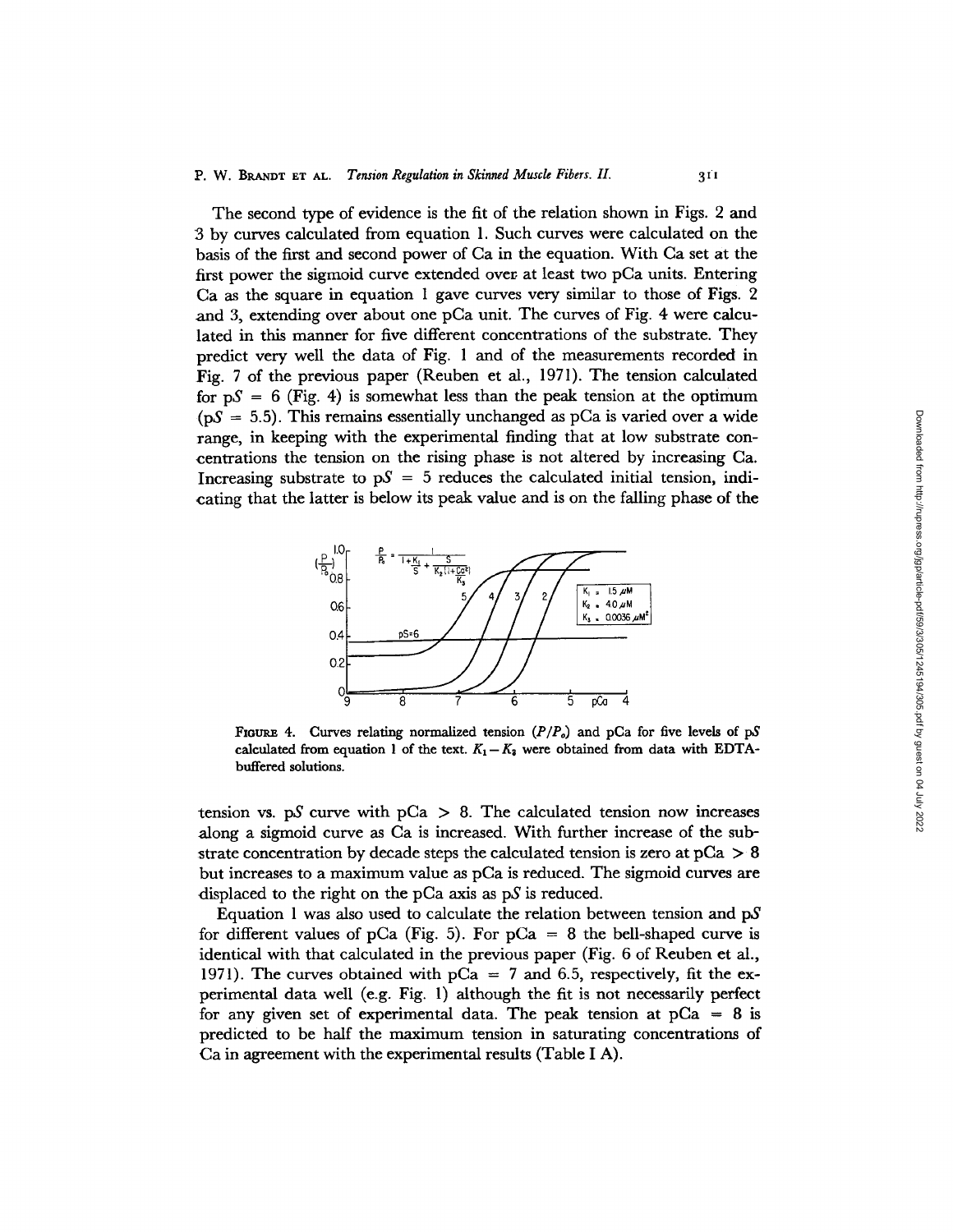A few experiments were done at low temperature (Table I B), where it was noted that the curves of tension vs. pS were shifted to the left. At the same time the amplitudes of the tensions decreased. With  $pCa \leq 8$  the fibers at 11 °C were completely relaxed in the lowest concentrations of substrate that could be obtained in the presence of 3 mm EDTA and, thus, no value for  $pS_0$  could be obtained. However, with  $pCa = 6.5$ ,  $pS_0$  was 5.75 or nearly an order of magnitude greater than at 20°C. As pS<sub>o</sub> increased in the cooled fibers the maximum tension decreased. A similar shift with temperature was also observed by Levy and Ryan (1967) in measurements of syneresis. We conclude, therefore, that while both  $K_1$  and  $K_2$  may be sensitive to temperature,  $K_2$  decreases most with decrease in temperature. These findings reenforce the need, stated in the earlier paper (Reuben et al., 1971) for strict temperature stabilization of the experimental regime.



FIGURE 5. Curves relating normalized tension  $(P/P<sub>o</sub>)$  and pS for five levels of pCa calculated from equation 1 of text.

Some experiments were done with MgITP as the substrate. Although the values for  $pS<sub>o</sub>$  were about three units lower with MgITP than with MgATP (Reuben et al., 1971) the curves of tension vs. pS shifted with pCa to about the same degree as with MgATP. This finding indicates that the substitution of **ITP** for ATP affects the dissociation constants  $K_1$  and  $K_2$  but does not alter  $K_3$ . Ebashi et al. (1968) found that the binding of Ca to troponin is not affected by the concentration of ATP.

### **DISCUSSION**

Studies on the biochemistry of the contractile proteins suggested to a number of workers that substrate inhibition is involved in the dissociation of the contractile proteins and, by inference, in relaxation of muscle (see Stewart and Levy, 1970; Reuben et al., 1971, for references). The data of this and of the previous paper (Reuben et al., 1971) are in agreement with the view of Levy and his colleagues (Levy and Ryan, 1965, 1967; Stewart and Levy, 1970) and Chaplain (1967) that the role of Ca is to repress or suppress the inhibi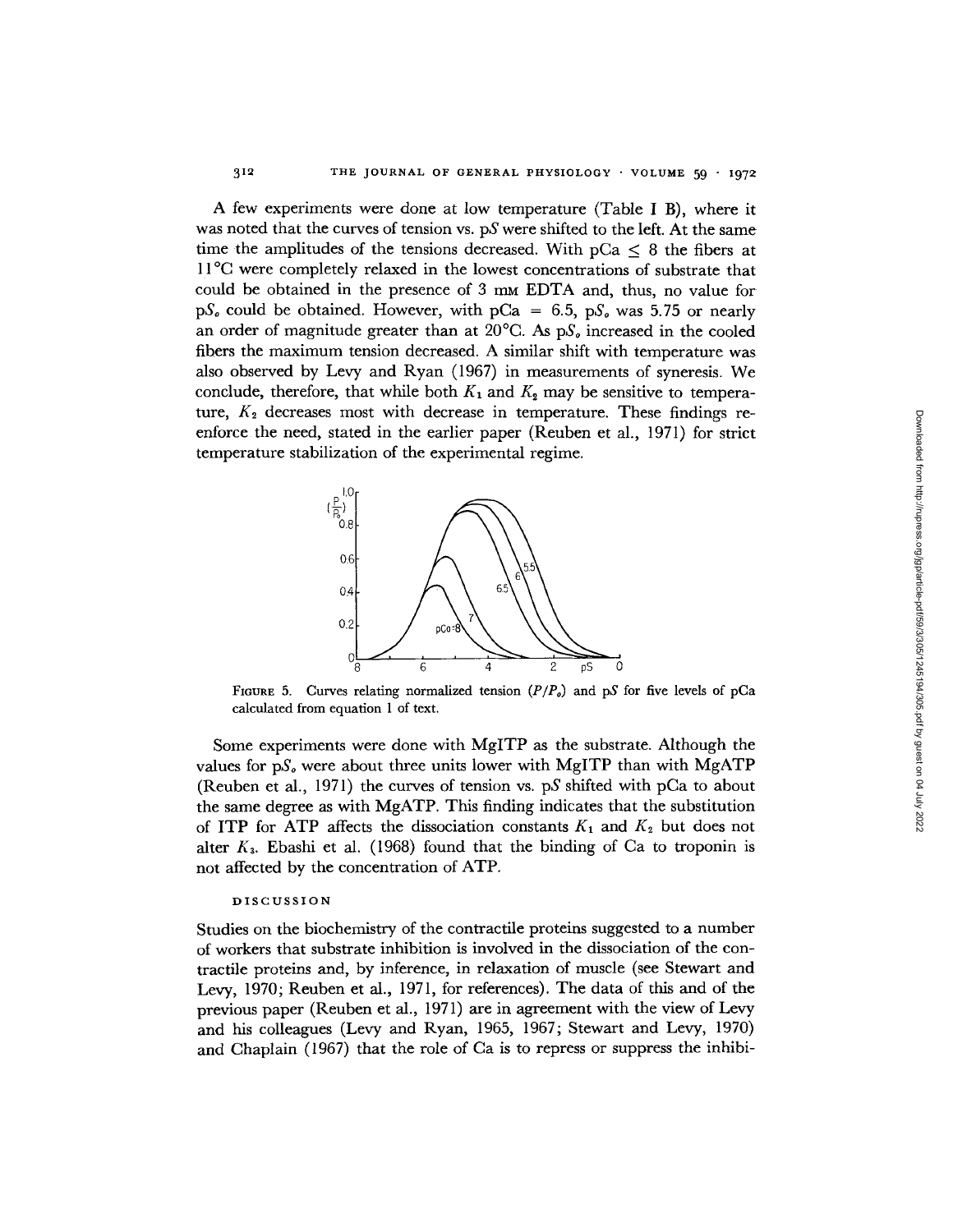tory interaction between excess MgATP and the contractile proteins. MgATP is present in high concentration in vivo, while the concentration of free Ca is low, so that the muscle is relaxed until there is a release of Ca (see Sandow, 1965, 1970; Weber, 1966; Ebashi and Endo, 1968; Bendall, 1969).

The general equation of substrate inhibition which includes the role of ,Ca permits calculation of the theoretical relations expected for tension vs. pS and vs. pCa, respectively, for a series of fixed values of pCa or pS. The good agreement between the data (Figs. 1-3, Table I) and the predictions (Figs. 4 and 5) indicate that the substrate inhibition model is sufficient to account for the physiological data on the tension of skinned muscle fibers.

#### *Comparison with Other Data*

A survey of some of the very extensive literature indicates that the substrate inhibition schema generalized to include the effect of Ca predicts a wide variety of data on model actomyosin systems tested in the presence of calcium. The two general predictions summarized in Figs. 4 and 5 are as follows.

*(a)* At a fixed and appropriate pS the manifestation of "active state" in the contractile proteins increases with increasing concentrations of Ca. *(b)* At a fixed pCa the active state increases to an optimum, as substrate is increased, then decreases.

The correspondence between the different indexes of active state applied in muscle preparations which range from skinned fibers to actomyosin gels may be incomplete. Superprecipitation of actomyosin gels or myofibril preparations seems to be the analogue of tension in skinned fibers and we assume that it is a comparable index of the active state. For example, the bell-shaped curve obtained for syneresis in the absence of Ca peaks at about half the maximum degree estimated when Ca is present (estimated from the shape of the curve 18.1 B, in Weber, 1970) in parallel with the tension of the skinned muscle fiber. However, the bell-shaped curve obtained for ATPase rates in the absence of Ca is abolished by Ca addition and the hydrolysis continues to increase progressively with substrate concentration well beyond double the peak obtained in the absence of Ca (Weber, 1969, and Fig. 18.1 A in Weber, 1970).

### *Role of Ca*

Weber and Winicur (1961) and Weber et al. (1964), using Ca EGTA buffers, obtained sigmoid curves for the relation between pCa and ATP hydrolysis by actomyosin preparations. These began to rise at a "threshold" near pCa  $= 7$ , and were steep, the bulk of the curve occupying about one pCa unit (between 7.5 and 6.5). Because the curve was so steep they suggested that two Ca ions are required per cross-bridge (active site) for full activation of the AM system. They also found that Ca binding and syneresis increased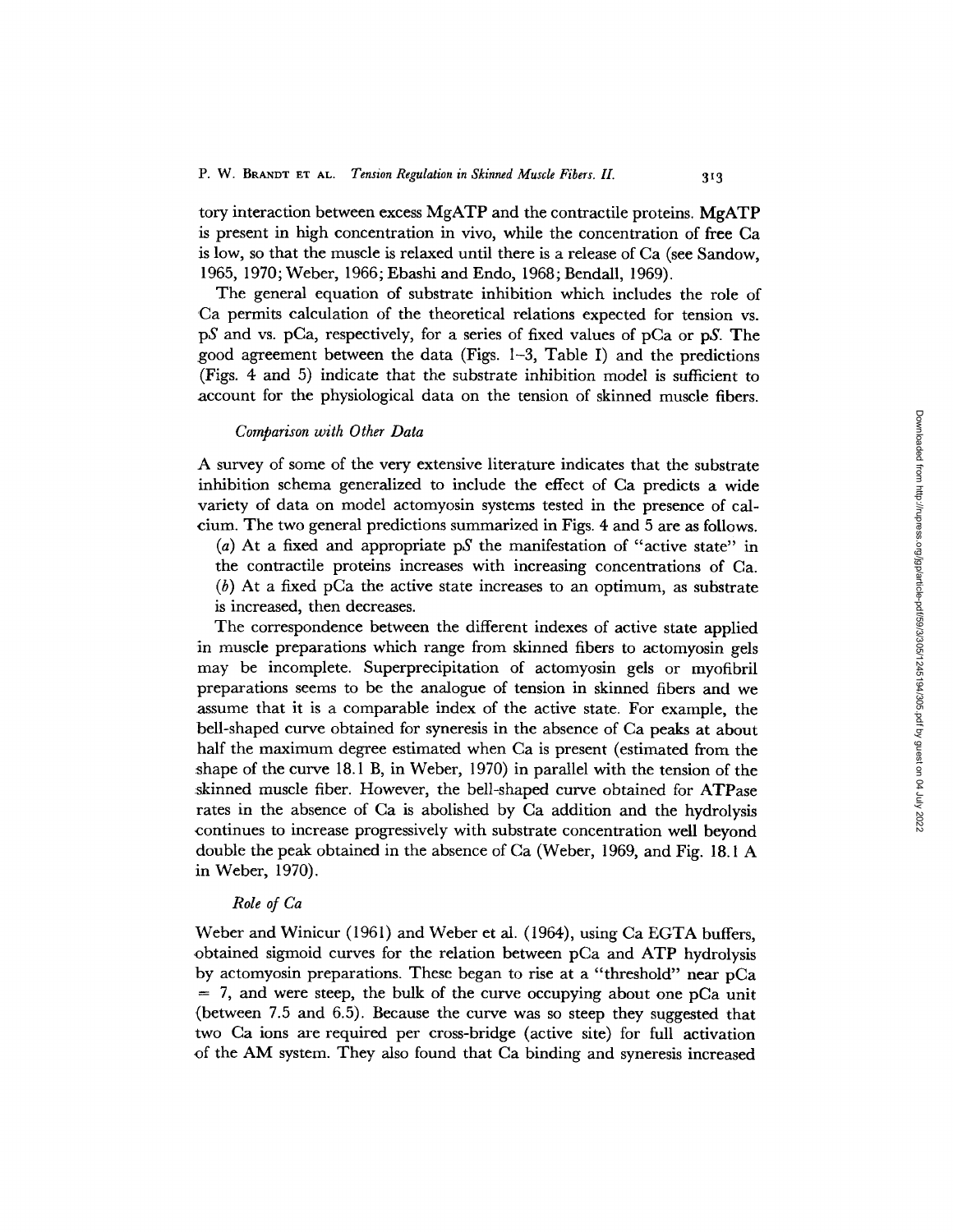nearly in parallel with the ATPase activity. Filo et al. (1965) demonstrated this sigmoid relation in glycerinated psoas muscle where the tension increased over the range pCa =  $7-6$ . Hellam and Podolsky (1969) obtained a sigmoid relation for frog muscle fibers skinned by the Natori (1954) method. The data summarized above are quite comparable to and show good agreement with the data of our Figs. 2 and 3 and the predictions of Fig. 5.

Ebashi and Endo (1968) reported a rather different range for the pCa sensitivity of their skinned frog fiber preparations. Most of the discrepancy appears to be due to their use of a much lower apparent association constant for CaEGTA. That value would have caused a shift of the curve of Fig. 3 to the right by nearly one pCa unit. There is, in fact, a discrepancy in our data between curves obtained with solutions buffered for Ca with EDTA and those buffered with EGTA. This may be seen by comparing the curve of Fig. 3, representing data obtained in CaEGTA buffers, with the curve at  $pS = 3$  of Fig. 4, calculated for EDTA-buffered solutions.

The rising phases of the curves of Figs. 1 and 5 are determined by *K <sup>1</sup>* of equation 1. The slope of the rising phase is the same in the presence of high Ca as when Ca is virtually absent. Chaplain (1967) shows a similar effect on ATPase rates of insect actomyosin. The rate of superprecipitation of AM gels at low substrate concentrations is about the same whether Ca is present or not (Stewart and Levy, 1970) in accord with the data of Fig. 7 of our previous paper (Reuben et al., 1971) and with the absence of an effect of Ca on the slope of the rising phase in the curves of Figs. 1, 4, and 5. Weber (1970, Fig. 18.2) also found that ATPase activity changed very little with increasing Ca concentration when the substrate concentration was low  $(5 \text{ mm Mg})$  and 0.01 mM ATP). Hence it may be concluded that binding of Ca to troponintropomyosin (Ebashi et al., 1968) does not to any significant degree affect the binding of substrate to the excitatory site of actomyosin.

### *Substrate Inhibition in the Presence of Calcium*

In contrast to the numerous studies on the effect of different concentrations of Ca on the activity of various muscle preparations, there are only a few studies on the effects of different substrate concentrations at fixed pCa. Filo et al. (1965), studying glycerinated muscle, increased the substrate concentration in a systematic way at a fixed pCa through part of the critical range represented by our Fig. 5. An optimum was observed at low concentrations of Ca and at a higher concentration of Ca there was both a shift of the optimum and a larger tension. However, the full curve at a high concentration of Ca was not generated in their study. Ebashi and Endo (1968) related pCa to rates of superprecipitation in media containing 1 mm ATP and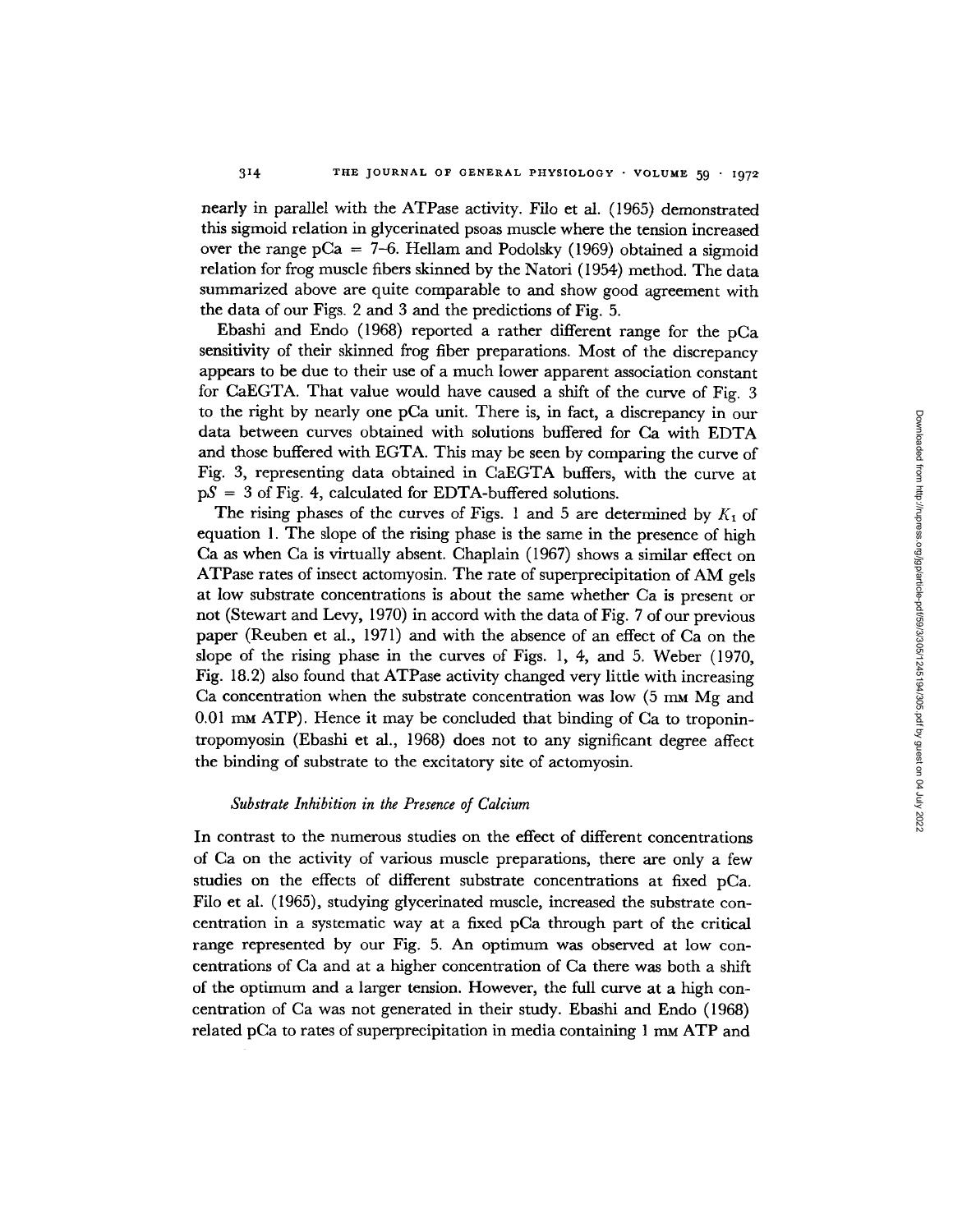1, 4, and 8 mM Mg. The curves shifted progressively to the right and at least in part this may be because the concentration of MgATP was increasing from about 0.7 to 1.0 mm. Levy and Ryan  $(1967)$ , Chaplain  $(1967)$ , and Dancker (1970) also reported data which suggest a shift in the optimal substrate concentration with Ca and, in our earlier paper (Reuben et al., 1971, Fig. 7), one experiment of such an effect on tension was included. All of the foregoing data indicate that maximum effects can be obtained in  $pS = 3$  or 2 when Ca is present in saturating concentrations, whereas in the absence of Ca approximately half the maximum tension occurs at an optimum  $pS_0 = 5.5$  (Reuben et al., 1971).

Thus the quantitative antagonism between substrate concentration and Ca concentration appears to be established for a variety of measures of the active state of actomyosin systems. A direct biochemical measure of the antagonism between substrate and Ca is suggested in Fig. 18.3 of Weber (1970), which shows that myofibrils bind less MgATP in the presence of Ca than in its absence. Therefore the substrate inhibition schema embodied in equation 1 provides a quantitative basis for testing various models of the molecular biology of contraction.

#### APPENDIX

A programmed calculator (Wang Laboratories, Inc., Tewksbury, Mass., 370-2) was used to provide mixing instructions for each EDTA-buffered solution, from stock solutions containing, respectively, 66 mm  $K_2$  EDTA, 66 mm CaEDTA, 66 mm MgEDTA, and 200 mM KP. All of these stock solutions contained 5 mM Tris-maleate buffer. The calculator was programmed to determine the final concentrations of the ingredients and then to calculate the necessary volumes of each stock solution to be mixed so as to obtain the desired solution.

Four conditions were specified initially: pS, pCa, and the concentrations of free EDTA and ATP total. From these specifications the following equations can be solved sequentially:

$$
\frac{(\text{CaEDTA})}{(\text{Ca})(\text{EDTA})} = K_{a(\text{CaEDTA})}
$$
 (1*a*)

$$
ATP_{\text{Total}} = ATP_{\text{(free)}} + MgATP \qquad (2a)
$$

$$
\frac{\text{(MgATP)}}{\text{(Mg)}\text{(ATP)}} = K_{a\text{(MgATP)}}\tag{3a}
$$

$$
\frac{(MgEDTA)}{(Mg)(EDTA)} = K_{a(MgEDTA)}
$$
\n(4*a*)

$$
EDTA_{\text{Total}} = MgEDTA + CaEDTA + EDTA_{(\text{free})}.
$$
 (5*a*)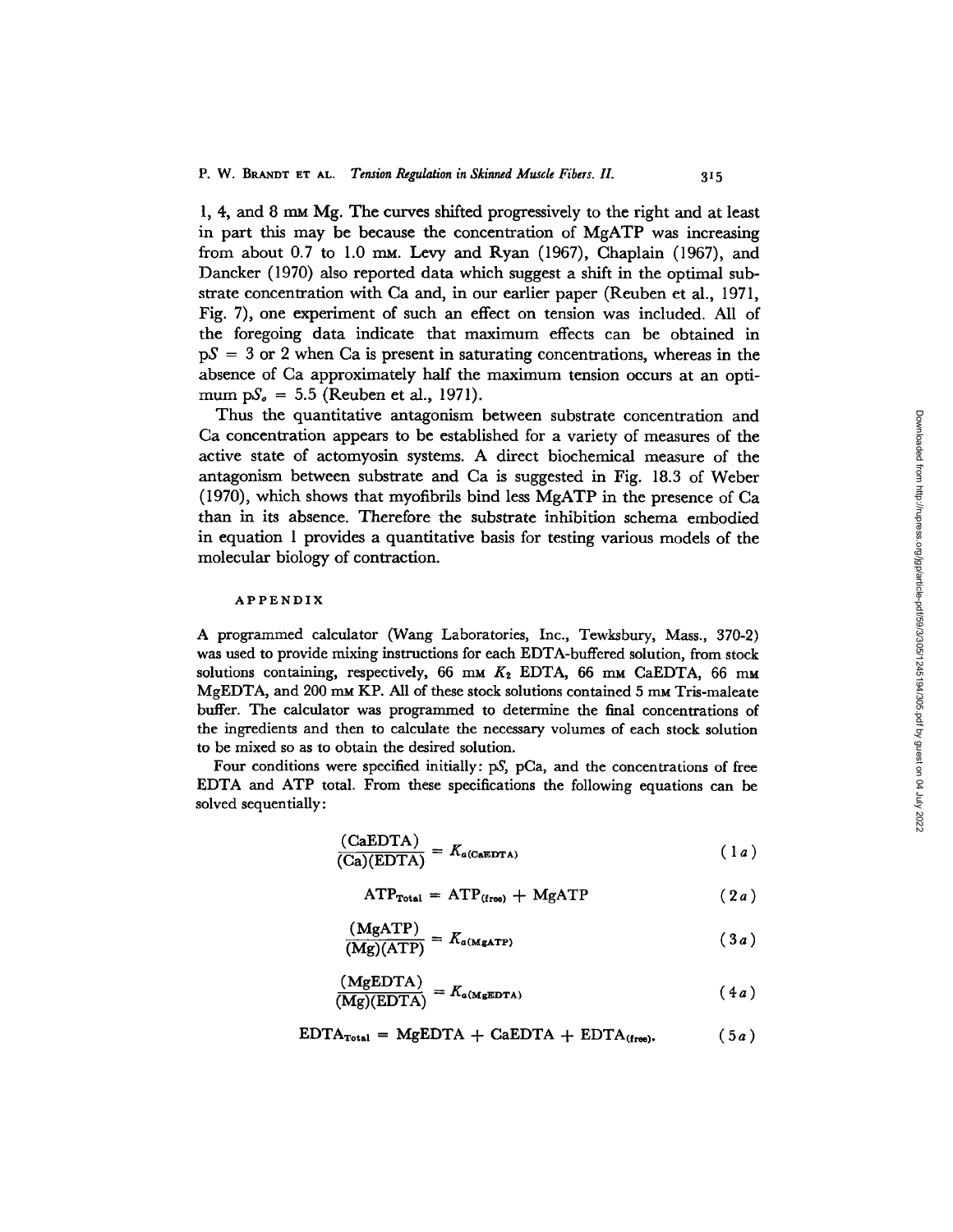Equation 1 *a* has only one unknown (CaEDTA). Combining equations 2 *a* and 3 a leaves only one unknown (Mg). Together Equations I *a-3 a* specify equation 4 a so that only one unknown (MgEDTA) remains. It should be noted that one equation, that for the reaction between Ca and free ATP

$$
\frac{(CaATP)}{(Ca)(ATP)} = K_{a(CaATP)},
$$
\n(6*a*)

is omitted. For the range of concentrations of Mg ATP and free ATP used this reaction perturbs the concentrations calculated as above by  $\lt 1\%$ . At pCa = 5, which is below the lowest pCa used, CaATP is only 5 % of the free ATP calculated from equation 2 *a.* In most of the solutions used CaATP was several orders of magnitude smaller.

To prepare a series of substrate concentrations at a fixed pCa, equation 1 was first solved and the 66 mm CaEDTA stock was mixed with each of the other stock solutions so that they all contained the same concentration of CaEDTA. The procedure diluted these other stocks and that information was fed into the program at the point where it determined the volumes of these stocks to be mixed into the final bathing solution. ATP was added to the final mixture from a stock solution of 200 mM ATP titrated to pH 7.0 with KOH, stored in the freezer until use, and kept on ice when out of the freezer.

This work was supported in part by funds from the Muscular Dystrophy Associations of America, Inc; by Public Health Service Research Grants **(NS** 03728, NS 05910, and Training Grant NS 05328) from the National Institute of Neurological Diseases and Stroke; and from the National Science Foundation (GB 6988X1).

Doctors Brandt and Reuben hold Career Development Awards (6GM 8670 and NB 21861, respectively) from the National Institutes of Health.

*Received for publication 14 July 1971.*

#### REFERENCES

- APRIL, E. W. 1969. The effects of tonicity and ionic strength on tension and filament lattice volume in single muscle fibers. Ph.D. Thesis. Columbia University, New York.
- **BENDALL,** J. R. 1969. Muscle, Molecules and Movement. American Elsevier Publishing Co., Inc., New York.
- CHAPLAIN, R. A. 1967. Insect actomyosin ATPase -a regulatory protein. *Arch. Biochem. Biophys.* 121:154.
- DANCKER, P. 1970. Natural tropomyosin as a physiological inhibitor of contractile activity of actomyosin. *Pfluegers Arch. Gesamte Physiol. Menschen Tiere.* 315:187.
- EBASHI, S., and M. ENDO. 1968. Calcium ion and muscle contraction. *Progr. Biophys. Mol. Biol.* 18:123.
- **EBASHI,** S., A. KODAMA, and F. EBASHI. 1968. Troponin. I. Preparation and physiological function. *J. Biochem. (Tokyo).* 64:465.
- FILO, R. S., D. P. BOHR, and J. C. RÜEGG. 1965. Glycerinated skeletal and smooth muscle: Ca and Mg dependence. *Science (Washington).* 147:158.
- HELLAM, D. C., and R. J. PODOLSKY. 1969. Force measurements in skinned muscle fibres. *J. Physiol. (London).* 209:807.
- LEVY, H. M., and E. M. RYAN. 1965. Evidence that calcium activates the contraction of actomyosin by overcoming substrate inhibition. *Nature (London).* 205:703.